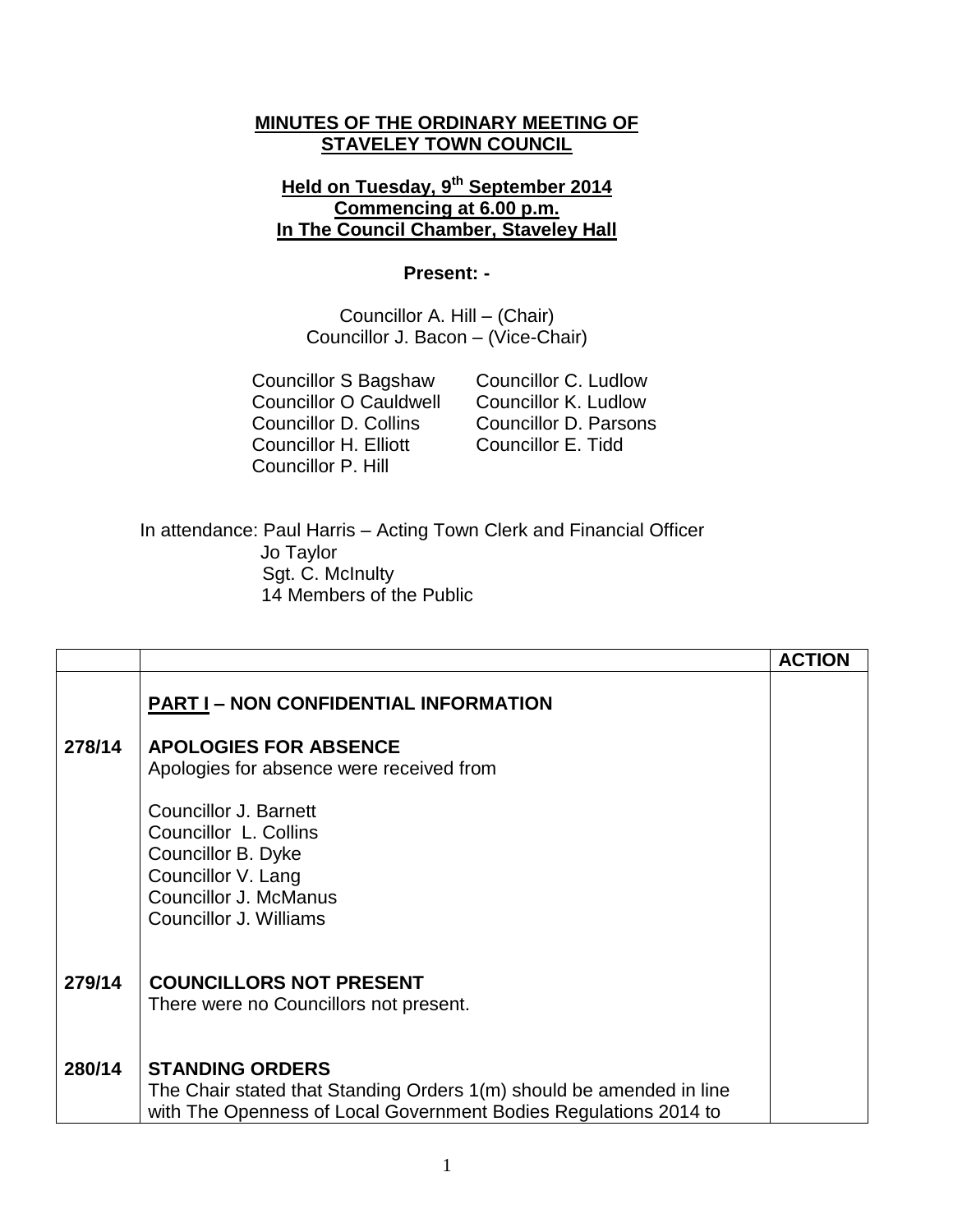|        | allow the public the right to film, record and report on Council bodies using<br>digital and social media.                                                                                                                                                                                                                                                             |  |
|--------|------------------------------------------------------------------------------------------------------------------------------------------------------------------------------------------------------------------------------------------------------------------------------------------------------------------------------------------------------------------------|--|
|        | Councillor Ludlow thought that the public must inform the Council if they<br>were to record the meetings.                                                                                                                                                                                                                                                              |  |
|        | It was $RESOLVED$ – That Standing Orders $1(m)$ should be amended to<br>allow any member of the public wishing to film, record and report on<br>Council bodies using digital and social media, with an addition that the<br>public must inform the Council prior to them doing so.                                                                                     |  |
| 281/14 | <b>CHAIR'S ANNOUNCEMENTS</b><br>The Chair announced that out of his Chair's allowance he would be giving<br>a cheque for £50 towards the Armed Forces Event to be held next year.<br>As Joe Roberts was not present the cheque was handed to another<br>member of the Armed Forces Association.                                                                        |  |
|        | The Chair was thanked for the cheque.                                                                                                                                                                                                                                                                                                                                  |  |
|        | The Chair also announced that out of his Chair's allowance he had given<br>£50 to Duckmanton Miners Welfare, for either the Children's trip or<br>Christmas Party and £50 to Poolsbrook Miners Welfare for either their trip<br>or Christmas Party.                                                                                                                    |  |
|        | He had also been asked if he would give £50 out of his Chair's allowance<br>towards the Royal British Legion's Christmas Party. This would be done<br>and the Chair asked the Acting Town Clerk to prepare a cheque for the<br>Royal British Legion.                                                                                                                   |  |
|        | Councillor Ludlow stated that on behalf of the Council and the people of<br>Staveley she would like to thank Joe Roberts and the Armed Forces<br>Committee for all the hard work they do throughout the year and for the<br>work involved putting on the Armed Forces Event weekend at Pools Brook<br>Country Park, and that they looked forward to next year's event. |  |
|        | The Chair thanked the Activity Scheme staff for their work on the Summer<br>Activities, which had once again proved a great success.                                                                                                                                                                                                                                   |  |
|        | The Chair asked the Acting Town Clerk to announce various items of<br>correspondence. The first being a Thank You from the Mayor and<br>Mayoress of Chesterfield regarding hospitality at recent Staveley Town<br>Council events.                                                                                                                                      |  |
|        | A letter had been received from the Mayor and Civic Support Officer of<br>Chesterfield Borough Council regarding the Service of Remembrance<br>2014 and they would like to invite a Council representative to their event                                                                                                                                              |  |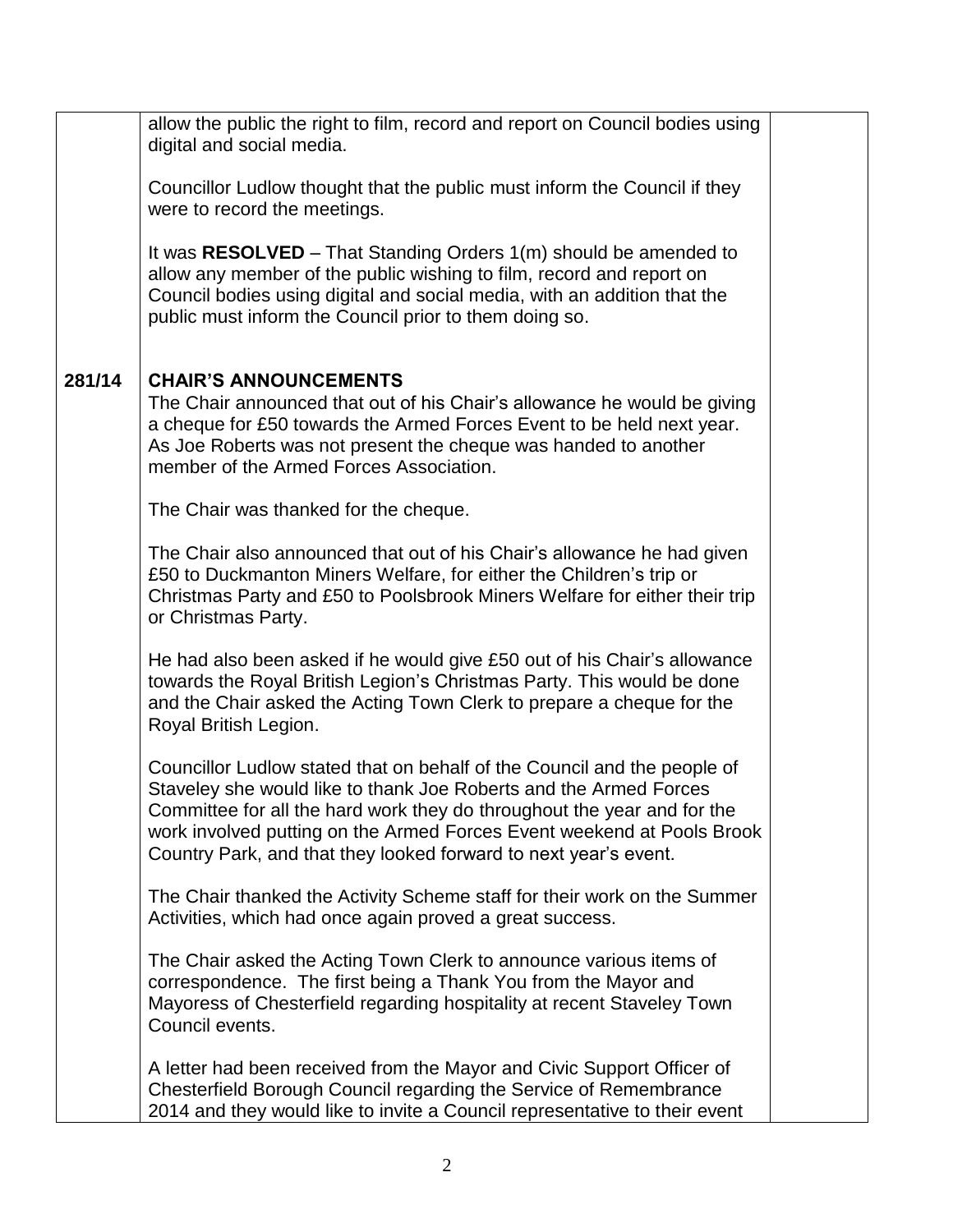|        | at 2.30 p.m. on $9^{th}$ November 2014.                                                                                                                                                                                                                                                                                          |  |
|--------|----------------------------------------------------------------------------------------------------------------------------------------------------------------------------------------------------------------------------------------------------------------------------------------------------------------------------------|--|
|        | <b>RESOLVED - That the Council choose a representative to attend the</b><br>Service of Remembrance Event 2014.                                                                                                                                                                                                                   |  |
|        | The Council needed to note that a letter had been received from the<br>Employment Tribunal Service issuing a notice of a claim against the Town<br>Council on behalf of a member of staff.                                                                                                                                       |  |
|        | The correspondence was NOTED.                                                                                                                                                                                                                                                                                                    |  |
|        | Councillor Elaine Tidd said that a letter of thanks should go out to the<br>organising groups for putting the World War I Commemoration services<br>on. The Chair thanked Councillor Elaine Tidd for attending in his<br>absence.                                                                                                |  |
|        | <b>RESOLVED</b> - That letters of thanks be sent to the organising groups.                                                                                                                                                                                                                                                       |  |
| 282/14 | <b>VARIATIONS OF ORDER OF BUSINESS</b><br>There was no variation of the Order of Business.                                                                                                                                                                                                                                       |  |
| 283/14 | TO DETERMINE WHICH ITEMS IF ANY FROM PART 1 OF THE<br>AGENDA SHOULD BE TAKEN WITH THE PUBLIC EXCLUDED<br>The Chair requested that part of Item 29 - The Town Clerk's Report, Item<br>30 - Tall Poppies Consultancy, Item 31 - UNISON Subscriptions and also<br>Item 34 - Growth Activities be moved into Part II of the Meeting. |  |
|        | It was RESOLVED – That the items be moved into Part II of the Meeting.                                                                                                                                                                                                                                                           |  |
|        | 9 votes FOR 2 votes ABSTAIN.                                                                                                                                                                                                                                                                                                     |  |
| 284/14 | <b>DECLARATION OF MEMBERS' OR OFFICERS' INTERESTS</b><br>a) There were no Declarations of Members' or Officers Interests.                                                                                                                                                                                                        |  |
|        | b) No requests for dispensations were received.                                                                                                                                                                                                                                                                                  |  |
| 285/14 | <b>PRESENTATIONS.</b><br>There were no presentations made to the meeting.                                                                                                                                                                                                                                                        |  |
| 286/14 | <b>PUBLIC SPEAKING</b><br>John Morehen thanked Staveley Town Council for the award presented to<br>The Staveley Seniors for their work within Staveley. He also commented                                                                                                                                                        |  |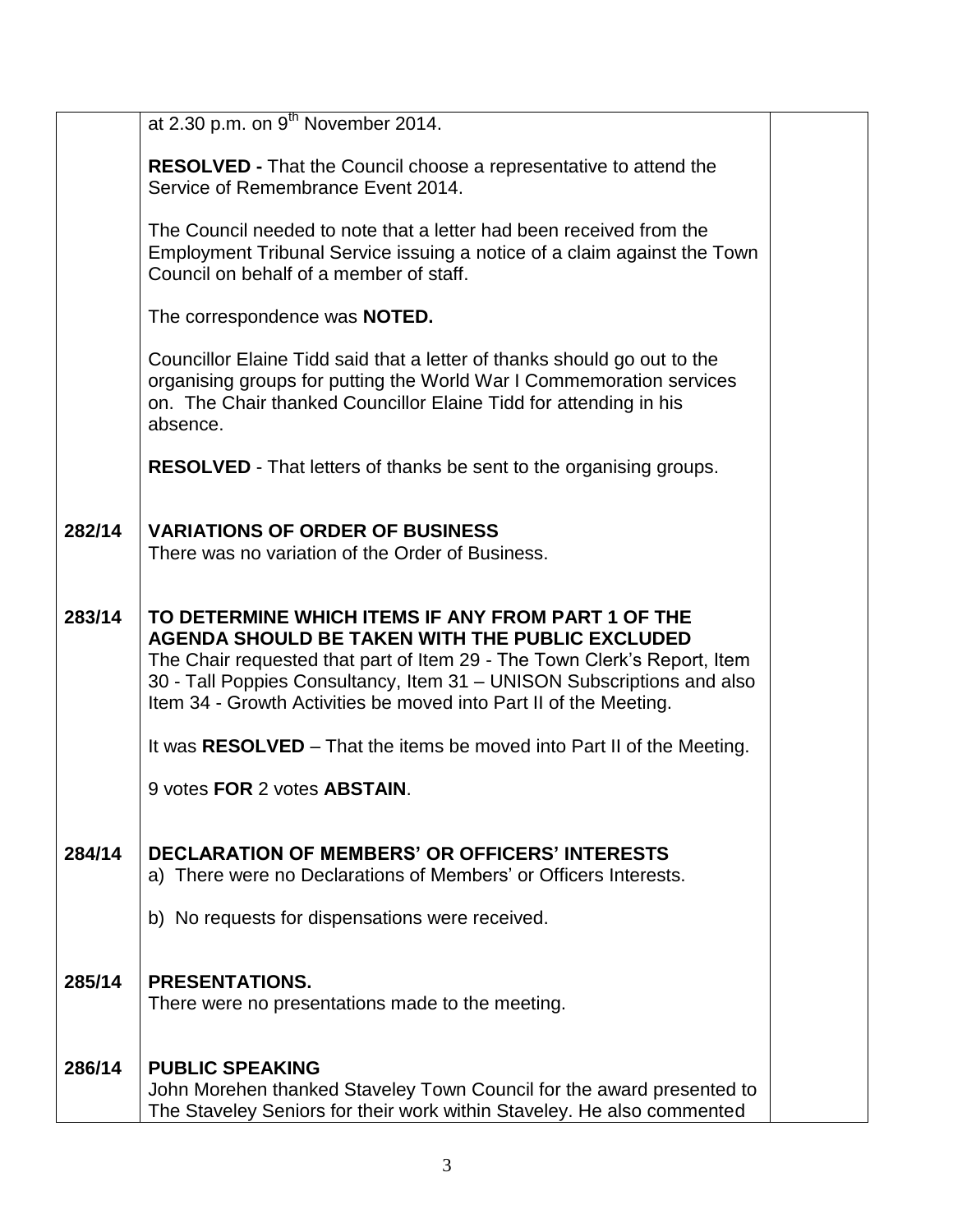that the Presentation Evening had been very well organised.

John Morehen asked about the Friends of Pools Brook Country Park Christmas Illumination which had been missing for some time.

The Chair said the Council would look into the whereabouts of the Christmas illumination and let John Morehen know.

Roger Davenport then asked about the procedure of the meeting. He had noticed that no minutes from the previous meeting were attached with the agenda.

Minutes were provided to members of the Public present.

Marion Gerrard gave a brief update on King George V Park, she said there had been meetings with John Ramsey from Chesterfield Borough Council and things were moving forward.

There were no other questions raised by the public.

# b) **Community Safety (Police, Fire and Ambulance Community Safety Partnership)**

Sgt. C. McInulty reported on August crime figures within the Staveley Town Council area.

Crime figures in Staveley compared to last year for anti-social behaviour were significantly up for the month of August, this had been mainly due to the reports of motorbikes on the Hartington Industrial Estate. Sgt. McInulty reported that no recent reports of the motorbikes had been received. The Police had been working with the businesses on Hartington Industrial Estate and gates had been put up, Chatsworth Estates had also been asked to erect signs. This had alleviated the problem at Hartington Industrial Estate but the problem may have moved elsewhere.

There were still problems at the Doctors' Surgery and Inkersall Shops. A suggested fence had not been erected at the surgery but meetings were still ongoing with the Doctors to try and get this in place.

There was an issue with damage to the hairdressers, CCTV footage was being looked at, and offenders should be identified from this.

Issues with the Youth Shelter were being dealt with, and graffiti on the outside of the Youth Shelter would be removed. It had been suggested that the Youth Shelter be removed in its entirety but this would only move the issue of graffiti to the bus shelters, and cause more problems for the shops.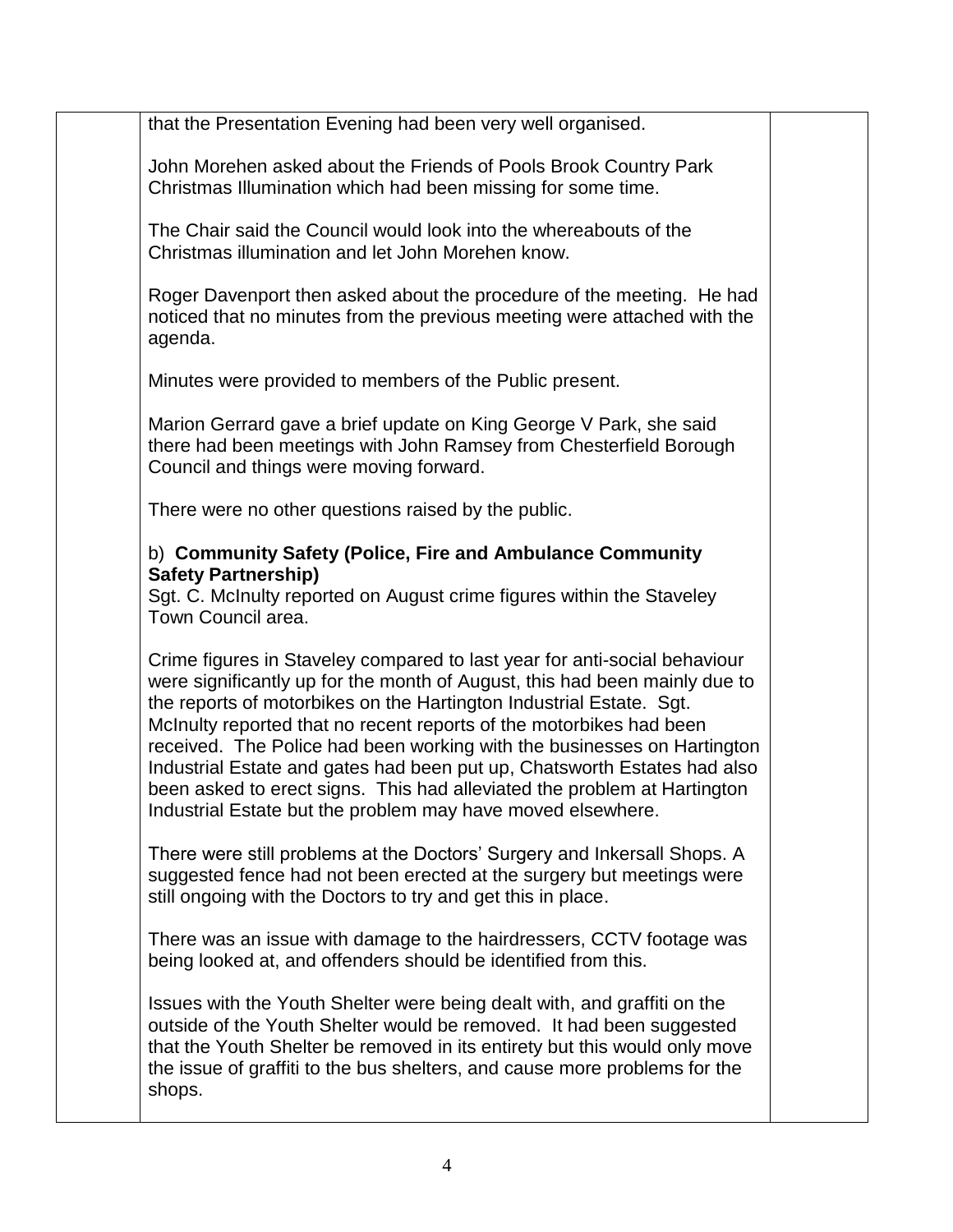Councillor Helen Elliott said that the Council had money available for the Police to buy paint to cover up graffiti. Sgt. McInulty said they would get the Youth Shelter cleaned up. Councillor H. Elliott reported that aerials were being removed from vehicles. Sgt. C. McInulty said the Police were aware of this. Councillor H. Elliott also reported that kids were riding trial bikes without helmets during the day. Sgt. C. McInulty responded that they were aware of this and if anyone could be identified this could be sorted. Councillor H. Elliott thanked Sgt. McInulty for all his work. The Chair asked Sgt. McInulty if the youths were going to be asked to repaint the Youth Shelter. He also said that he would give £50 out of his Chair's allowance to purchase the paint for the Youth Shelter. Councillor Julie Bacon thanked Sgt. McInulty for the Police involvement in helping to remove the problem of trial bikes off the Hartington Industrial Estate. Councillor Dean Collins produced some casework from Middlecroft, it referred to an elderly couple who would like to see PCSO presence walking the streets in Middlecroft. Sgt. McInulty responded that the Police were out in the community. Councillor K. Ludlow asked about the Police considering mounted cameras for their Police Work. Sgt. McInulty responded that it was being trialled in Chesterfield. As there were no more questions from the Councillors the Chair asked the public if they had any questions to Sgt. McInulty. A member of the public mentioned the problems with bikes on Seymour Lane, Woodthorpe. Sgt. McInulty said that they would do what they could to help at Seymour Lane with a Police presence. The Chair thanked Sgt. McInulty for his attendance.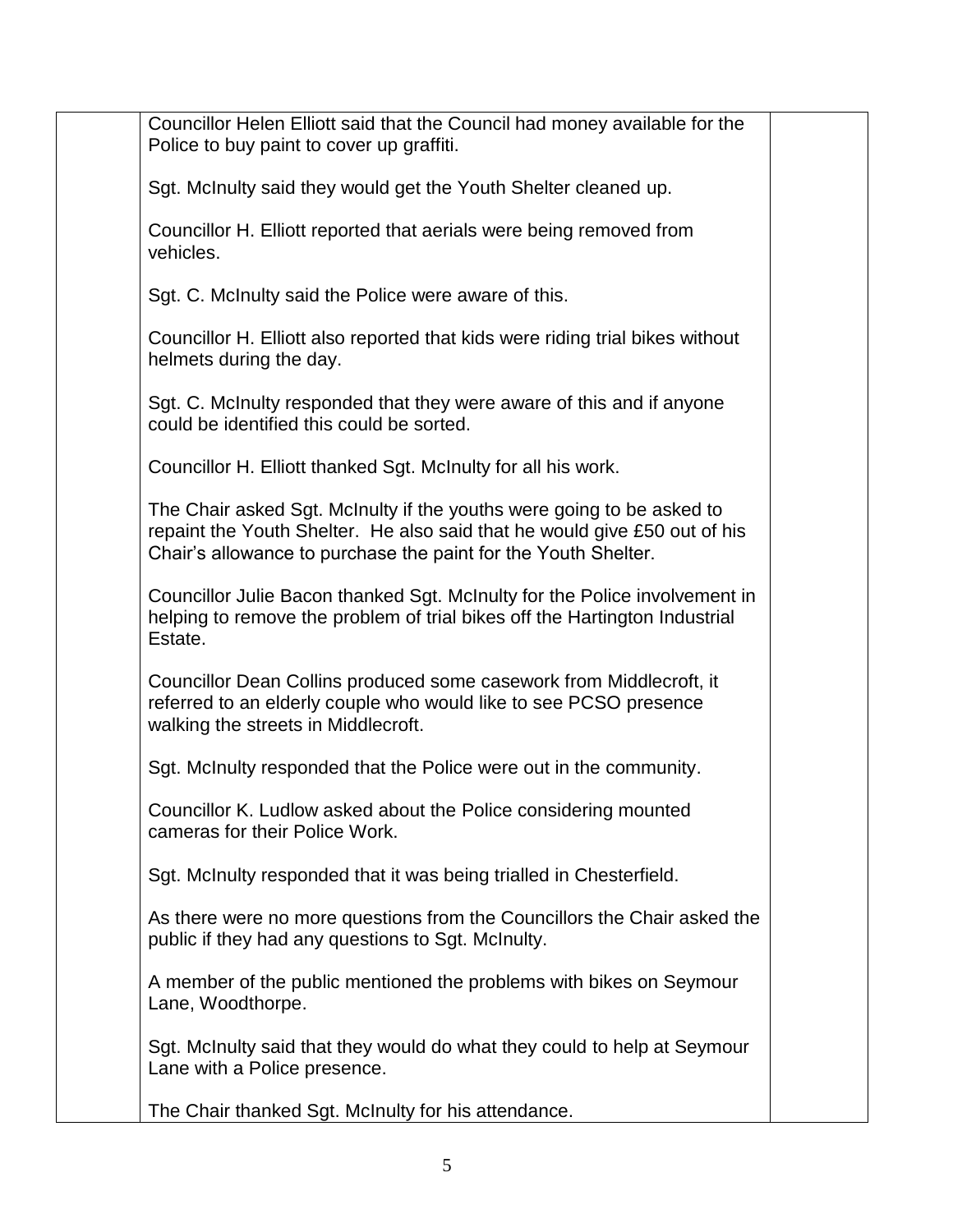| 287/14 | <b>CONFIRMATION OF MINUTES OF THE ORDINARY MEETING OF</b><br>STAVELEY TOWN COUNCIL HELD ON TUESDAY, 8th JULY 2014.<br>It was RESOLVED that the Minutes of the Ordinary Meeting of Staveley<br>Town Council held on Tuesday 8 <sup>th</sup> July 2014 be approved as a true<br>record.<br>9 votes FOR I vote ABSTAIN                                                                                        |  |
|--------|------------------------------------------------------------------------------------------------------------------------------------------------------------------------------------------------------------------------------------------------------------------------------------------------------------------------------------------------------------------------------------------------------------|--|
| 288/14 | <b>MATTERS ARISING FROM THE MINUTES OF THE ORDINARY</b><br>MEETING OF STAVELEY TOWN COUNCIL HELD ON TUESDAY, 8th<br><b>JULY 2014</b><br>Councillor Ludlow said Joe Roberts had raised a concern as to whether<br>the Duke of Devonshire and dignitaries had been invited to the<br>Remembrance Day Service.<br>The Acting Town Clerk responded that The Duke of Devonshire had been<br>sent an invitation. |  |
| 289/14 | <b>CONFIRMATION OF MINUTES OF THE EXTRA ORDINARY MEETING</b><br>OF STAVELEY TOWN COUNCIL HELD ON TUESDAY, 15 <sup>th</sup> JULY 2014.<br>It was RESOLVED that the Minutes of the Extra-Ordinary Meeting of<br>Staveley Town Council held on Tuesday 15 <sup>th</sup> July 2014 be approved as a<br>true record.<br>8 votes FOR 3 votes ABSTAIN                                                             |  |
| 290/14 | <b>MATTERS ARISING FROM THE MINUTES OF THE EXTRA-</b><br>ORDINARY MEETING OF STAVELEY TOWN COUNCIL HELD ON<br>TUESDAY, 15 <sup>th</sup> JULY 2014<br>There were no matters arising.                                                                                                                                                                                                                        |  |
| 291/14 | <b>CONFIRMATION OF THE MINUTES OF THE LEISURE AND</b><br><b>COMMUNITY COMMITTEE OF STAVELEY TOWN COUNCIL HELD ON</b><br>WEDNESDAY 16th JULY 2014<br>It was RESOLVED that these be approved as a true record.<br>7 votes FOR 3 votes ABSTAIN                                                                                                                                                                |  |
| 292/14 | <b>MATTERS ARISING FROM THE MINUTES OF THE LEISURE AND</b><br>COMMUNITY COMMITTEE OF STAVELEY TOWN COUNCIL HELD ON                                                                                                                                                                                                                                                                                         |  |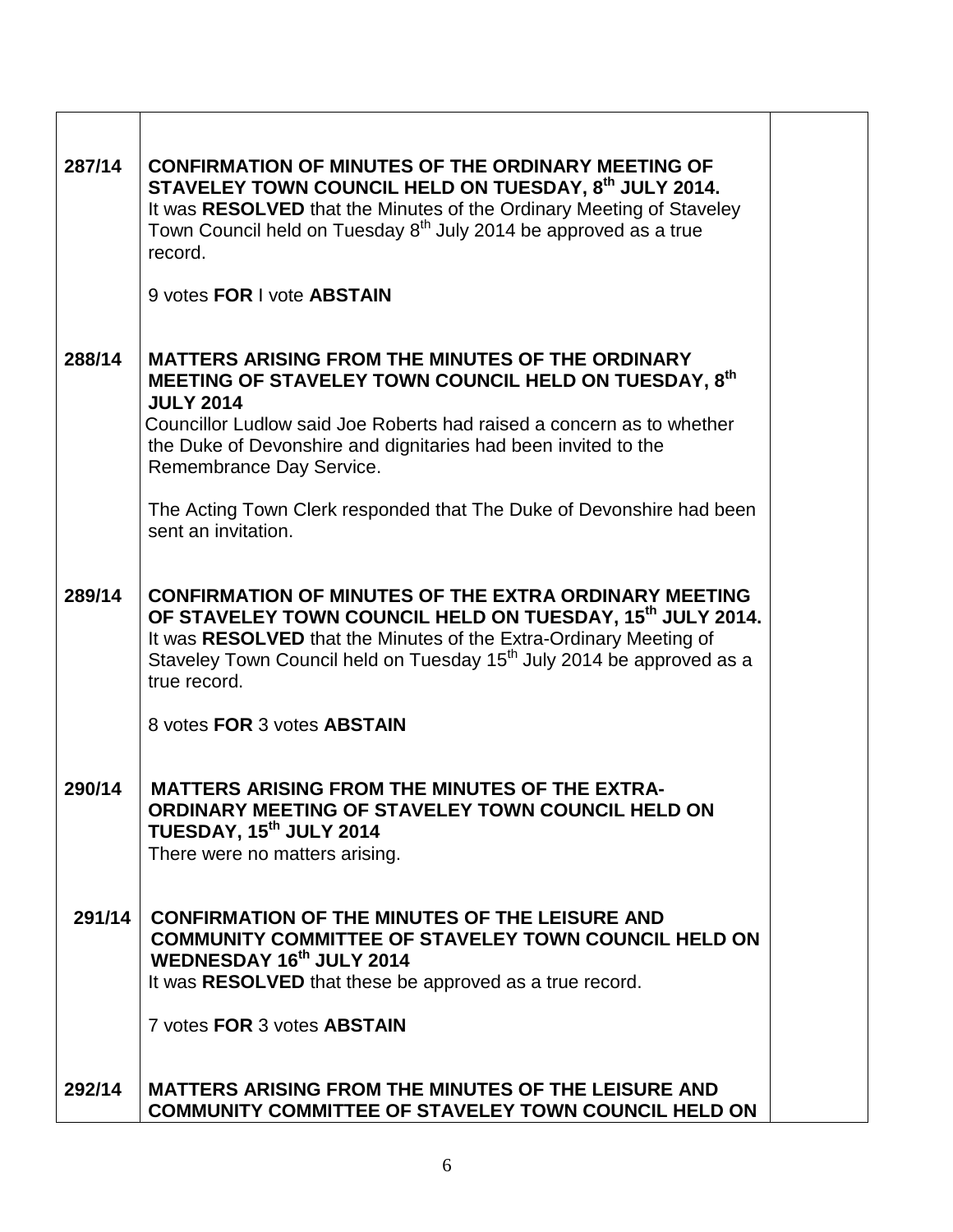|        | <b>WEDNESDAY 16th JULY 2014</b>                                                                                                                                                                                                                     |  |
|--------|-----------------------------------------------------------------------------------------------------------------------------------------------------------------------------------------------------------------------------------------------------|--|
|        | There were no matters arising.                                                                                                                                                                                                                      |  |
|        |                                                                                                                                                                                                                                                     |  |
| 293/14 | <b>CONFIRMATION OF THE MINUTES OF THE POLICY, FINANCE AND</b><br>PUBLICITY COMMITTEE OF STAVELEY TOWN COUNCIL HELD ON<br>WEDNESDAY 16th JULY 2014<br>It was RESOLVED that these be approved as a true record.<br>4 votes FOR 3 votes ABSTAIN        |  |
|        |                                                                                                                                                                                                                                                     |  |
| 294/14 | MATTERS ARISING FROM THE MINUTES OF THE POLICY, FINANCE<br>AND PUBLICITY COMMITTEE OF STAVELEY TOWN COUNCIL HELD<br>ON WEDNESDAY 16TH JULY 2014<br>The Chair reported that he had taken a Section 137 Grant cheque to<br>Duckmanton Miners Welfare. |  |
|        |                                                                                                                                                                                                                                                     |  |
| 295/14 | <b>MINUTES OF THE PLANNING AND ENVIRONMENTAL COMMITTEE</b><br>OF STAVELEY TOWN COUNCIL HELD ON WEDNESDAY 23rd JULY                                                                                                                                  |  |
|        | 2014.                                                                                                                                                                                                                                               |  |
|        | This meeting was cancelled.                                                                                                                                                                                                                         |  |
|        |                                                                                                                                                                                                                                                     |  |
| 296/14 | MINUTES OF THE SPEEDWELL ROOMS SUB-COMMITTEE OF<br>STAVELEY TOWN COUNCIL HELD ON WEDNESDAY 25th JUNE 2014.<br>It was RESOLVED that these be approved as a true record.                                                                              |  |
|        | 8 votes FOR 2 votes ABSTAIN                                                                                                                                                                                                                         |  |
|        |                                                                                                                                                                                                                                                     |  |
|        |                                                                                                                                                                                                                                                     |  |
| 297/14 | <b>MATTERS ARISING FROM THE MINUTES OF THE SPEEDWELL</b><br>ROOMS SUB-COMMITTEE OF STAVELEY TOWN COUNCIL HELD ON<br>WEDNESDAY 25TH JUNE 2015.<br>There were no matters arising.                                                                     |  |
|        |                                                                                                                                                                                                                                                     |  |
| 298/14 | MINUTES OF THE SPEEDWELL ROOMS SUB-COMMITTEE OF<br>STAVELEY TOWN COUNCIL HELD ON WEDNESDAY 23rd JULY<br>2014.                                                                                                                                       |  |
|        | At the time of the meeting there was no Minutes available for the                                                                                                                                                                                   |  |
|        | Speedwell Rooms Sub-Committee of Wednesday 23 <sup>rd</sup> July 2014.                                                                                                                                                                              |  |
|        |                                                                                                                                                                                                                                                     |  |
| 299/14 | <b>MINUTES OF EXTRA-ORDINARY MEETING OF STAVELEY TOWN</b><br>COUNCIL HELD ON WEDNESDAY 5TH AUGUST 2014                                                                                                                                              |  |
|        |                                                                                                                                                                                                                                                     |  |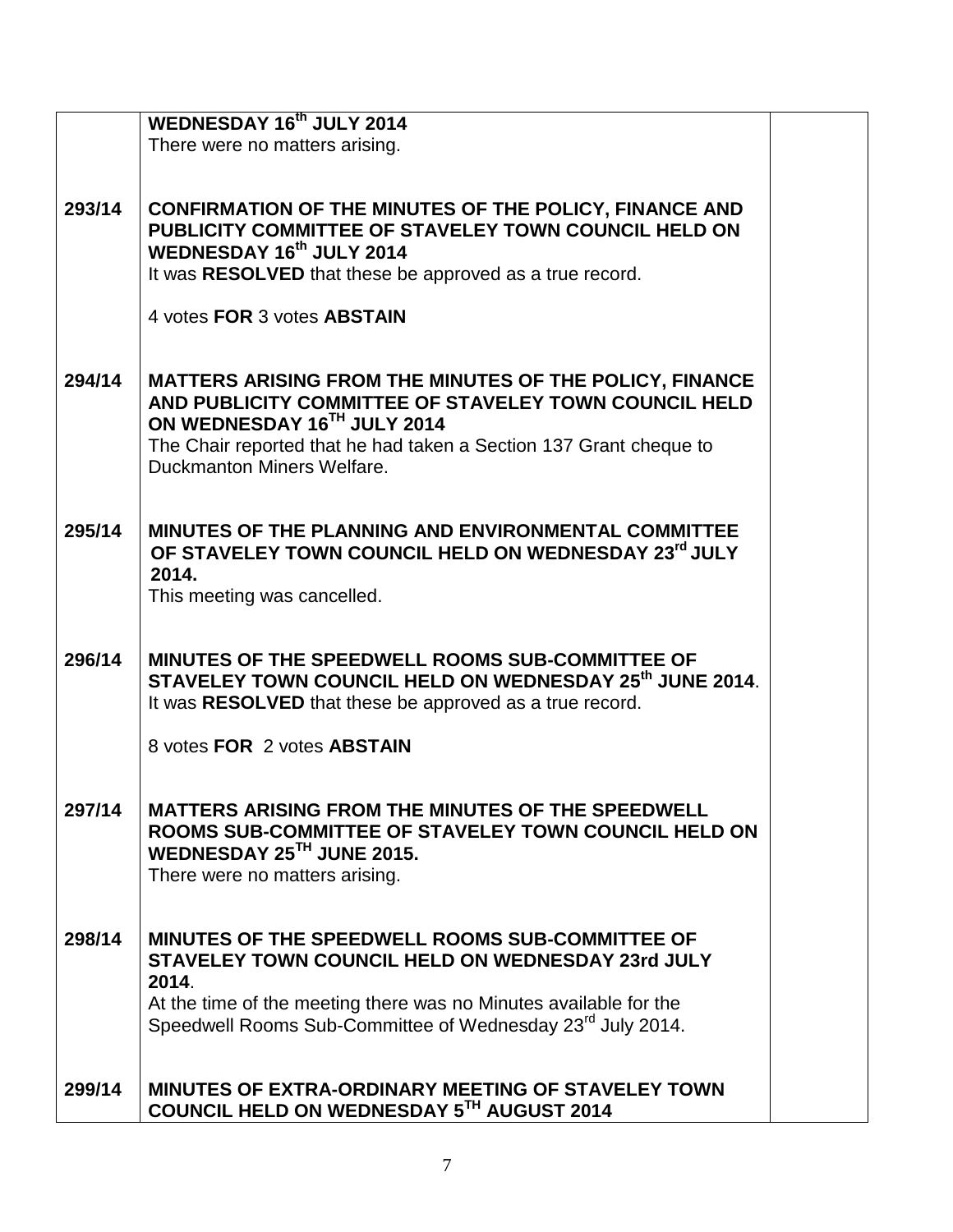|        | It was RESOLVED that the Minutes of the Extra-Ordinary Meeting of<br>Staveley Town Council held on Wednesday 5 <sup>th</sup> August 2014 be approved<br>as a true record.                                                                                                      |
|--------|--------------------------------------------------------------------------------------------------------------------------------------------------------------------------------------------------------------------------------------------------------------------------------|
|        | 7 votes FOR 3 votes ABSTAIN                                                                                                                                                                                                                                                    |
| 300/14 | <b>MATTERS ARISING FROM THE MINUTES OF THE EXTRA-ORDINARY</b><br>MEETING OF STAVELEY TOWN COUNCIL HELD ON WEDNESDAY<br>5TH AUGUST 2014.                                                                                                                                        |
|        | There were no matters arising.                                                                                                                                                                                                                                                 |
| 301/14 | <b>POLICIES</b><br>(a) Standing Orders<br>Standing Order 1(m) to be amended from "not permitted" to "permitted"                                                                                                                                                                |
|        | with the proviso that any member of public who wishes to record should<br>make it known at the commencement of the meeting.<br>The Standing Orders were <b>ACCEPTED</b> .                                                                                                      |
|        | (b) Financial Regulations<br>The Financial Regulations had been agreed at the Annual General<br>Meeting of Staveley Town Council held in May 2014.                                                                                                                             |
|        | (b)(i) Rehabilitation of Offenders Act 1974<br>Councillor C. Ludlow requested an amendment to Part 1. of the policy to<br>read "Staveley Town Council routinely asks all applicants and<br>Contractors for details of any criminal records that are not "spent"."              |
|        | It was RESOLVED to amend the Rehabilitation of Offenders Act 1974<br>policy to read "1. As part of its recruitment and selection process,<br>Staveley Town Council routinely asks all applicants and contractors<br>for details of any criminal records that are not "spent"." |
|        | (c) Grievance Procedure<br>It was RESOLVED that the Grievance and Procedure policy was<br>accepted.                                                                                                                                                                            |
|        | 8 votes FOR 1 vote AGAINST                                                                                                                                                                                                                                                     |
|        | (d) Disciplinary Procedure<br>It was RESOLVED that the Disciplinary Procedure Policy was accepted.                                                                                                                                                                             |
|        | 9 votes FOR 2 votes                                                                                                                                                                                                                                                            |
|        | (e) Dignity At Work/Bullying and Harassment<br>It was RESOLVED that the Dignity at Work/Bullying and Harassment                                                                                                                                                                |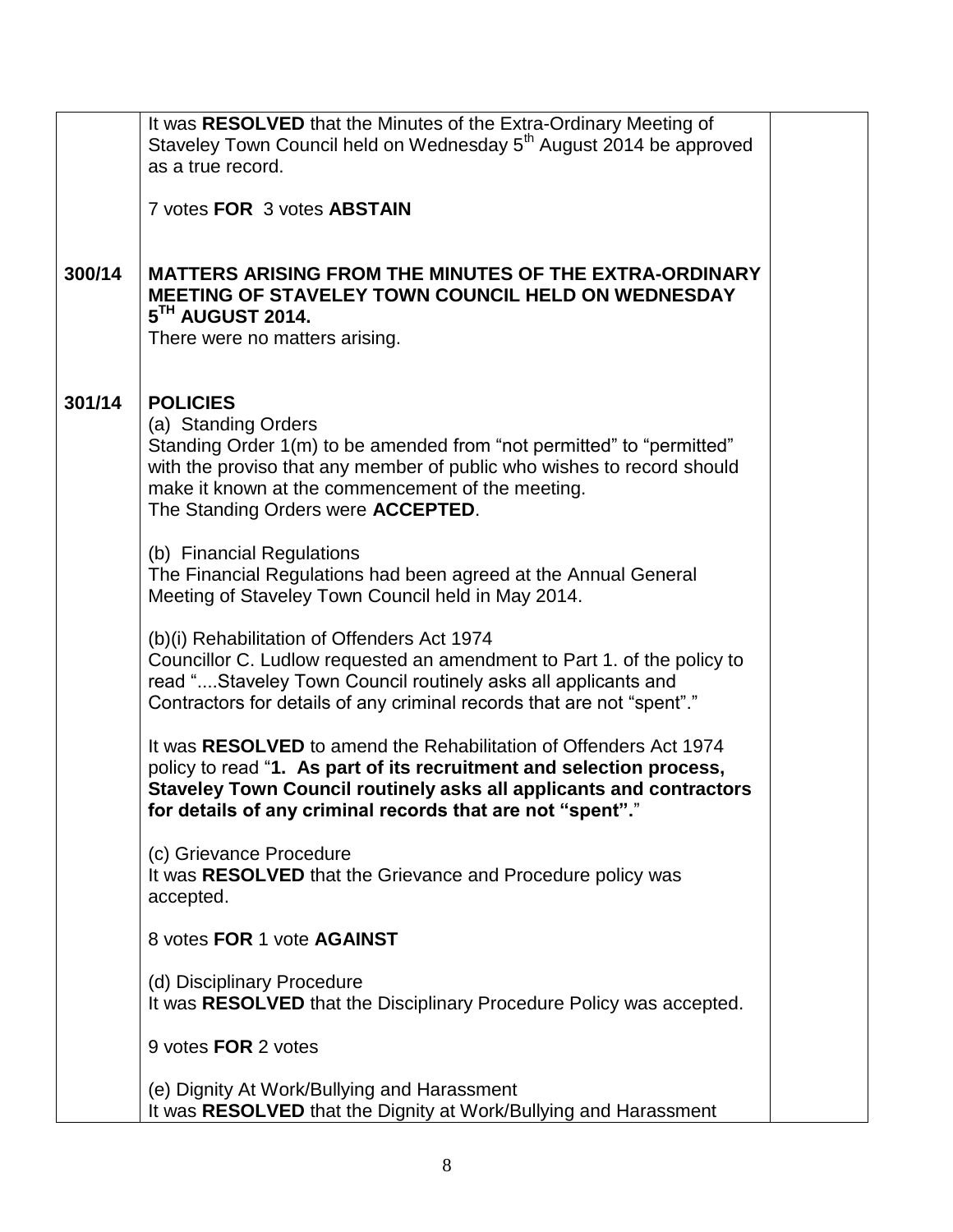|        | policy was accepted.                                                                                                                                                                                                                                                                                                                                                                       |  |
|--------|--------------------------------------------------------------------------------------------------------------------------------------------------------------------------------------------------------------------------------------------------------------------------------------------------------------------------------------------------------------------------------------------|--|
|        |                                                                                                                                                                                                                                                                                                                                                                                            |  |
|        | 11 votes FOR                                                                                                                                                                                                                                                                                                                                                                               |  |
|        | (f) Publicity Policy<br>This had previously been agreed at the Ordinary Meeting of Staveley<br>Town Council September 2012.                                                                                                                                                                                                                                                                |  |
|        | It was RESOLVED that the Publicity policy was accepted.                                                                                                                                                                                                                                                                                                                                    |  |
|        | 10 votes FOR 1 votes ABSTAIN                                                                                                                                                                                                                                                                                                                                                               |  |
|        | (g) Freedom of Information Act<br>Councillor C. Ludlow requested that if any hard copies of information were<br>required to make a charge of £1 per copy. The amendment to the<br>Freedom of Information Act policy was moved and seconded.<br>It was therefore RESOLVED that a charge of £1 be made for any hard<br>copies of Information requested under the Freedom of Information Act. |  |
|        | 11 votes FOR                                                                                                                                                                                                                                                                                                                                                                               |  |
|        | (h) Debt Recovery Policy<br>It was RESOLVED that the Debt Recovery policy was accepted.                                                                                                                                                                                                                                                                                                    |  |
|        | 11 votes FOR                                                                                                                                                                                                                                                                                                                                                                               |  |
|        | Councillor Ludlow thanked the Acting Town Clerk for bringing the policies<br>to the Council.                                                                                                                                                                                                                                                                                               |  |
| 302/14 | <b>FOR INFORMATION ONLY:</b><br>(a) Staveley WW1 Commemoration Working Party Minutes of<br>Wednesday 16 <sup>th</sup> July 2014 were RECEIVED.                                                                                                                                                                                                                                             |  |
|        | (b) Staveley WW1 Commemoration Working Party Minutes of Wednesday<br>30th July 2014 were RECEIVED.                                                                                                                                                                                                                                                                                         |  |
| 303/14 | MINUTES OF THE HEART OF STAVELEY PROJECT BOARD HELD<br>ON WEDNESDAY 9th JULY 2014<br>The Minutes of the Heart of Staveley Project Board held on Wednesday<br>9 <sup>th</sup> July 2014 were not available.                                                                                                                                                                                 |  |
| 304/14 | TO SET TERMS OF REFERENCE FOR AN AUDIT COMMITTEE<br>Councillor C. Ludlow nominated three Councillors to serve on the Audit<br>Committee. Councillors J. McManus, J. Bacon and L. Collins.                                                                                                                                                                                                  |  |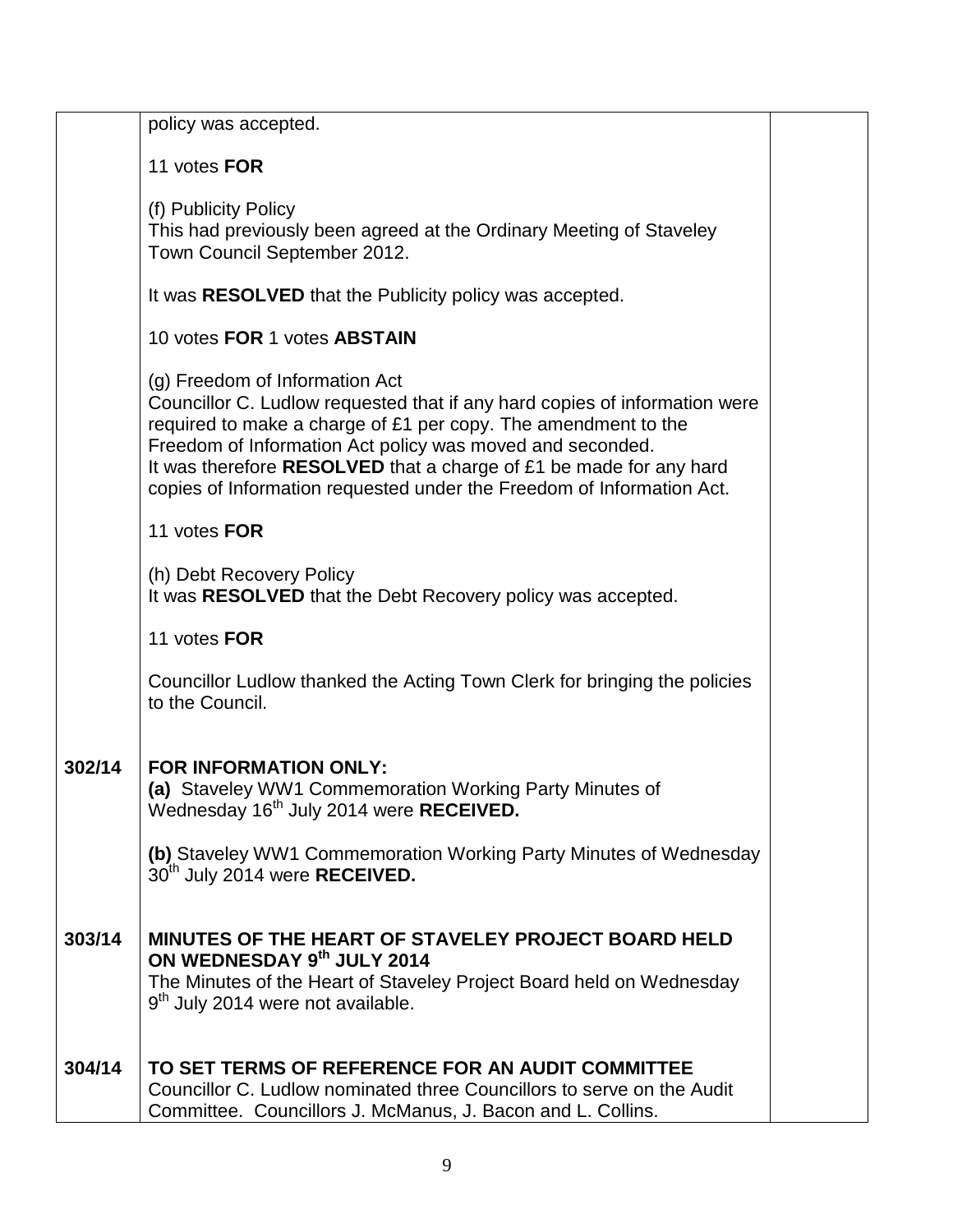|        | The Chair said the Committee needed to meet before the Ordinary<br>Meeting of Staveley Town Council in October.                                                                                                                                                                                                                                     |  |
|--------|-----------------------------------------------------------------------------------------------------------------------------------------------------------------------------------------------------------------------------------------------------------------------------------------------------------------------------------------------------|--|
|        | It was RESOLVED – To accept terms of reference for an Audit<br>Committee.                                                                                                                                                                                                                                                                           |  |
|        | 11 votes FOR                                                                                                                                                                                                                                                                                                                                        |  |
| 305/14 | <b>TOWN CLERK'S REPORT</b><br>The Acting Town Clerk presented the following report:                                                                                                                                                                                                                                                                 |  |
|        | 26 The High Street<br>This was in the hands of the Solicitors and they were hoping to get the<br>Lease finalised. There would be a new Landlord as the property had been<br>sold. The new landlord said the Staveley Town Council could sub-let<br>upstairs offices as long as any rental did not exceed the passing rent for<br>the property.      |  |
|        | Regarding the roof, repairs had been undertaken as part of the previous<br>tenant's dilapidations and it be noted that these were repairs rather than a<br>new covering with a guarantee. The Solicitors had amended the lease to<br>read any obligation to repair the roof would not be the responsibility of<br><b>Staveley Town Council.</b>     |  |
|        | An asbestos survey had been requested and clarification of service<br>charges had also been requested.                                                                                                                                                                                                                                              |  |
|        | <b>RECOMMENDATION - That the Council notes the progress made and</b><br>endorses the actions described.                                                                                                                                                                                                                                             |  |
|        | <b>The Stables</b><br>There were two, possibly three interested parties. Office space could not<br>be let at present because of various snagging issues in relation to the<br>finish of the build quality. This had been referred to Mike Brookes,<br>Architect who was in consultation with the Contractor, and these matters<br>were progressing. |  |
|        | <b>RECOMMENDATION – That the concerns be noted, the Council</b><br>endorses the action described and recommends any further actions.                                                                                                                                                                                                                |  |
|        | The final part of the Acting Town Clerk's Report "Tall Poppies"<br>Consultancy and Update on Staff Grievances and Disciplinary Hearings"<br>was moved to Part II of the meeting.                                                                                                                                                                    |  |
|        | It was RESOLVED that the Acting Town Clerk's report be RECEIVED                                                                                                                                                                                                                                                                                     |  |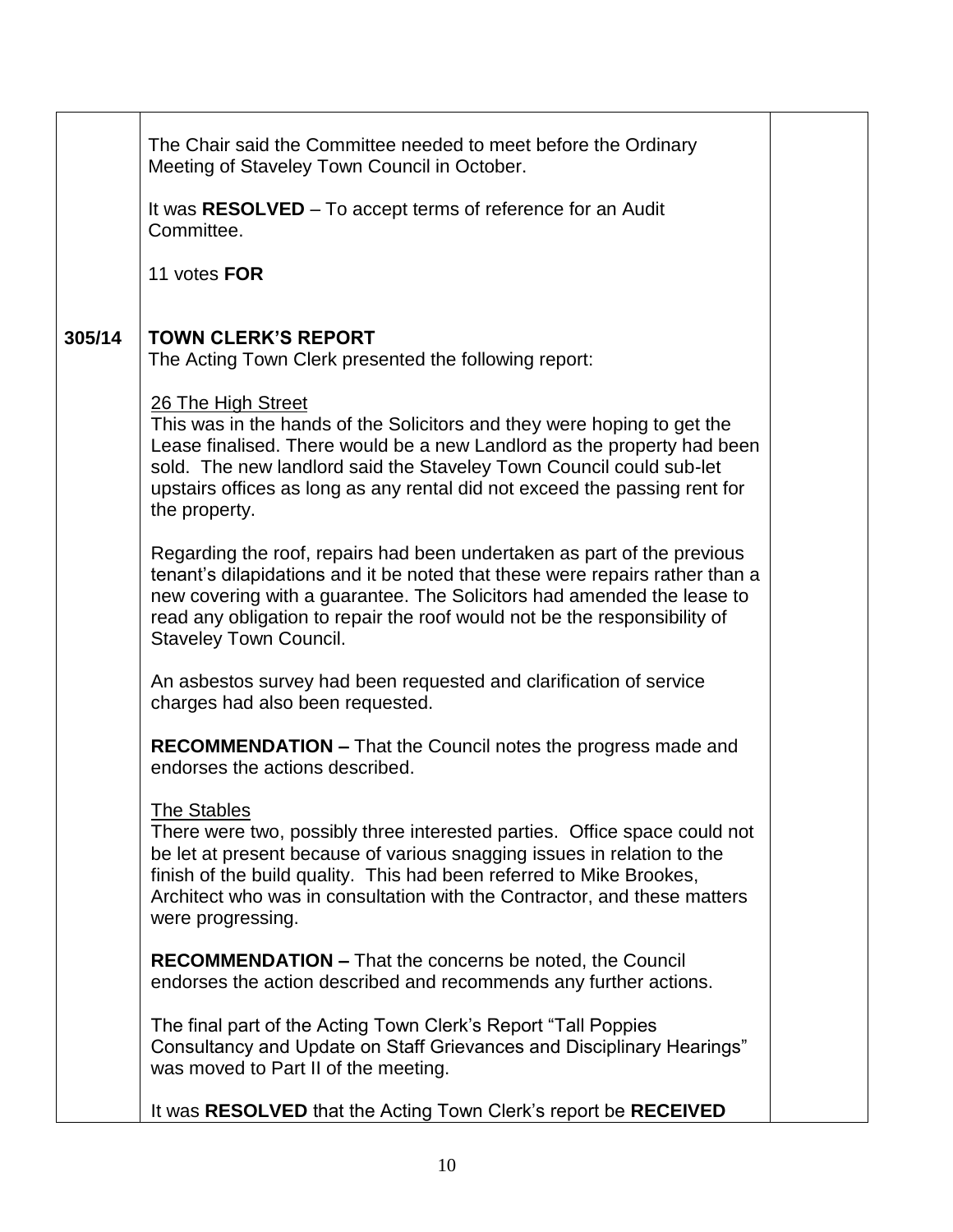|        | and the Recommendations be APPROVED.                                                                                                                                                                                                                                                                                                                                                                                                                                                                                                                                                                                                                                                                                                                                                                                    |  |
|--------|-------------------------------------------------------------------------------------------------------------------------------------------------------------------------------------------------------------------------------------------------------------------------------------------------------------------------------------------------------------------------------------------------------------------------------------------------------------------------------------------------------------------------------------------------------------------------------------------------------------------------------------------------------------------------------------------------------------------------------------------------------------------------------------------------------------------------|--|
|        | 11 votes FOR                                                                                                                                                                                                                                                                                                                                                                                                                                                                                                                                                                                                                                                                                                                                                                                                            |  |
| 306/14 | <b>TALL POPPIES CONSULTANCY</b><br>This had been moved to Part II of the meeting.                                                                                                                                                                                                                                                                                                                                                                                                                                                                                                                                                                                                                                                                                                                                       |  |
| 307/14 | <b>26 HIGH STREET STAVELEY</b><br>This had already been covered under the Acting Town Clerk's report.                                                                                                                                                                                                                                                                                                                                                                                                                                                                                                                                                                                                                                                                                                                   |  |
| 308/14 | <b>HEART OF STAVELEY PROJECT</b><br>The Acting Town Clerk informed the Committee he had received a report<br>from Ian Parkin regarding Heart of Staveley. A number of crucial steps<br>had been outlined within the report with recommendations made, namely<br>• That the Council needed to acknowledge the contents of the report<br>and implications of the report be acknowledged.<br>That the Council involves the Heart of Staveley as preferred<br>operators in everything which would have an impact on the<br>subsequent operation and management of the project.<br>The Council assists Heart of Staveley in making a loan to enable<br>the Trust to take legal advice in relation to the lease and the grants<br>that they currently hold.<br>£4967.80 of Public Works Board Loan can be used as third party |  |
|        | match funding to secure the Biffa Grant, plus a similar amount if<br>the Veolia Grant was offered.<br>A letter had been received from Biffa, stating that a grant of £45,000 had<br>been awarded but was subject to a 10% payment by Staveley Town                                                                                                                                                                                                                                                                                                                                                                                                                                                                                                                                                                      |  |
|        | Council as match funding.<br>• The final recommendation was that the Project Board be used as<br>the vehicle to ensure regular dialogue between the Council, Heart<br>of Staveley and Professional Team to ensure the tender is let and<br>permission to start is secured from HLF.                                                                                                                                                                                                                                                                                                                                                                                                                                                                                                                                     |  |
|        | Within the report on Page 2, Ian Parkin had highlighted the current<br>situation. He stated that so far the project had raised £3,746,664.00 to<br>date which is 96.28% leaving a short fall of £144,591.                                                                                                                                                                                                                                                                                                                                                                                                                                                                                                                                                                                                               |  |
|        | The Stables Block was ready for occupation barring a few issues.                                                                                                                                                                                                                                                                                                                                                                                                                                                                                                                                                                                                                                                                                                                                                        |  |
|        | He stated it was crucial that the tender be let by early October, so that the<br>ERDF funded work could be completed by the end of June 2015. The                                                                                                                                                                                                                                                                                                                                                                                                                                                                                                                                                                                                                                                                       |  |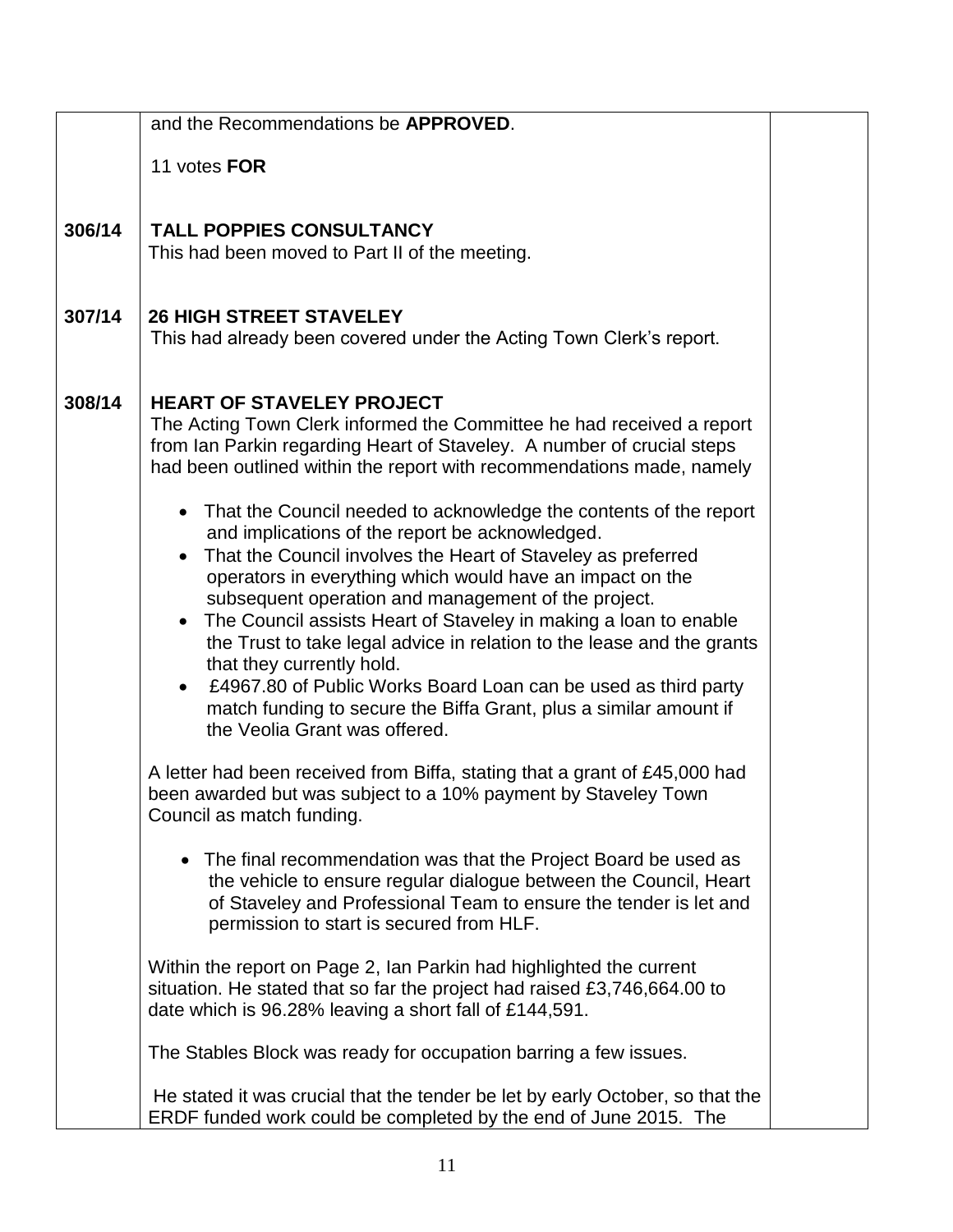|        | Tender price from the preferred contractor needed to be secured by the<br>19 <sup>th</sup> September. They needed to value engineer the scheme and if there<br>were to be any increase in costs it did not prejudice the business plan, this<br>needed to be achieved by 26 <sup>th</sup> September. It was important to secure the<br>agreement of Heart of Staveley that the business plan could be<br>sustainable and that as a Community Trust they would be prepared to |  |
|--------|------------------------------------------------------------------------------------------------------------------------------------------------------------------------------------------------------------------------------------------------------------------------------------------------------------------------------------------------------------------------------------------------------------------------------------------------------------------------------|--|
|        | take on the lease and transfer grants secured through Heart of Staveley to<br>Staveley Town Council as the responsible body for the implementation of<br>the scheme.                                                                                                                                                                                                                                                                                                         |  |
|        | The Acting Town Clerk suggested that any specific questions on the<br>report should be referred back to Ian Parkin.                                                                                                                                                                                                                                                                                                                                                          |  |
|        | The Acting Town Clerk stated that Ian Parkin had mentioned specifically,<br>that with regard to the Heritage Lottery Fund the restoration of the walled<br>garden was a major feature of the restoration of the Hall, and he had also<br>mentioned verbally that it included issues around the Bowling Green.                                                                                                                                                                |  |
|        | Councillor D. Collins wanted to clarify further details and terms with Heart<br>of Staveley.                                                                                                                                                                                                                                                                                                                                                                                 |  |
|        | The Acting Town Clerk said it would be up to the Council to decide what<br>terms should be proposed.                                                                                                                                                                                                                                                                                                                                                                         |  |
|        | Councillor H. Elliot said the Committee could not agree to the report at the<br>present time.                                                                                                                                                                                                                                                                                                                                                                                |  |
|        | It was AGREED that Ian Parkin's report be referred to Policy and Finance<br>Committee to be held on 17 <sup>th</sup> September 2014, but all Members of the<br>Council be invited along to the meeting with regard to the Heart of<br>Staveley item.                                                                                                                                                                                                                         |  |
|        | 11 votes FOR                                                                                                                                                                                                                                                                                                                                                                                                                                                                 |  |
| 309/14 | <b>ACCOUNTS</b><br>The Chair proposed that Jo Taylor attend Part II of the meeting to answer<br>any financial questions regarding the accounts.                                                                                                                                                                                                                                                                                                                              |  |
|        | It was <b>AGREED</b> that Jo Taylor would attend Part II of the meeting to<br>answer any financial questions regarding the accounts.                                                                                                                                                                                                                                                                                                                                         |  |
|        | 11 votes FOR                                                                                                                                                                                                                                                                                                                                                                                                                                                                 |  |
|        | (a) The Schedule of accounts paid since the last meeting.                                                                                                                                                                                                                                                                                                                                                                                                                    |  |
|        | It was AGREED that Standing Orders would be suspended to allow Jo                                                                                                                                                                                                                                                                                                                                                                                                            |  |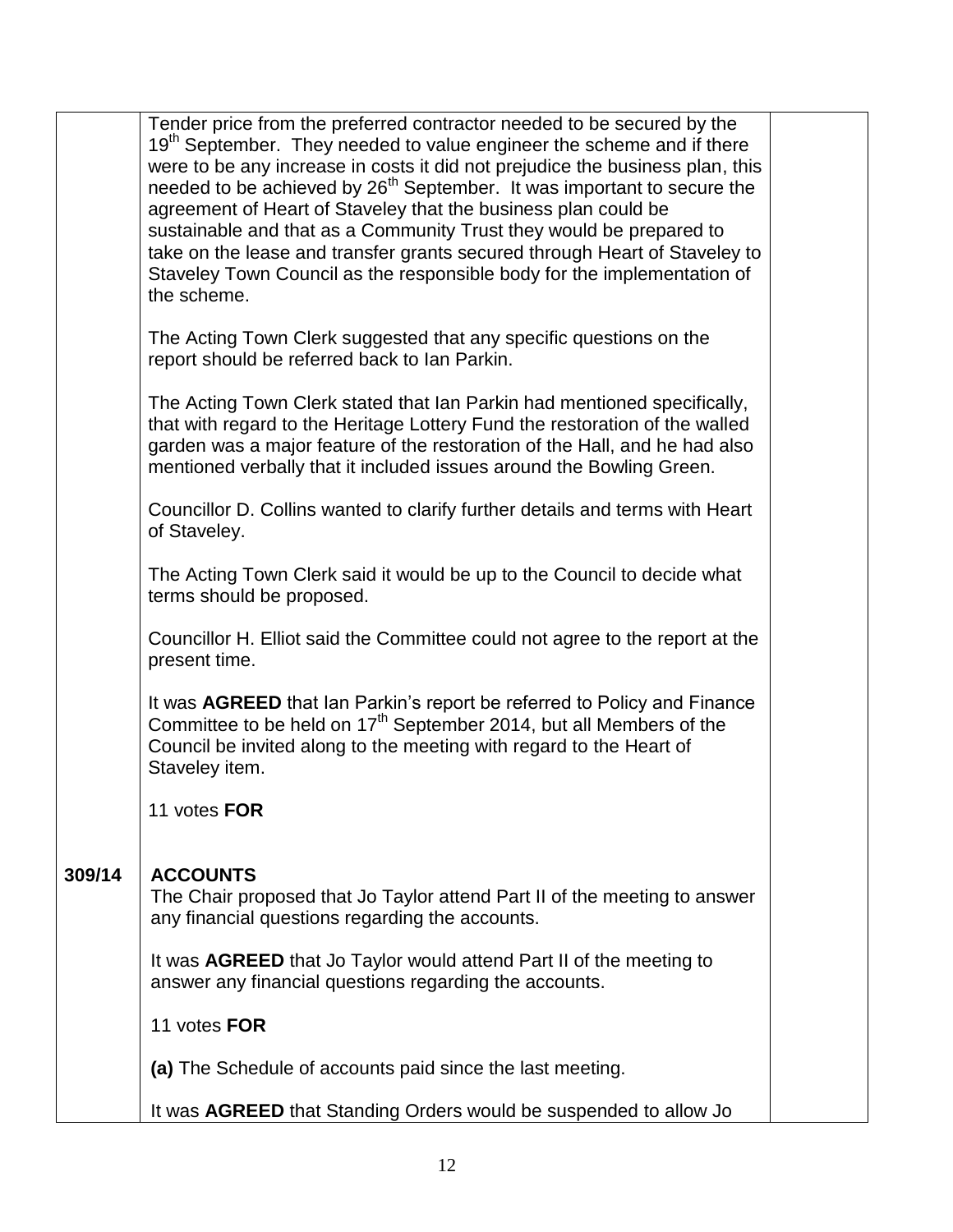Taylor to speak.

Jo Taylor spoke to the draft budget which had been circulated. The yearend forecast of budgets for Staveley Town Council and the Heart of Staveley Project had been separated. As large sums were involved with grants received and expenditure on the Heart of Staveley Project, figures involved here were an assumption, i.e. the £1m in grants received and £1m in expenditure - all income that had been budgeted for Heart of Staveley be spent on Heart of Staveley. Included within the Heart of Staveley budget were parts of Phase 1 which had been left and the start of Phase II. Within the figures she was assuming that Staveley Town Council would not have to make any further contributions to Heart of Staveley, but would not get any additional income either.

The Chair asked under (4055) Professional fees - if Heart of Staveley Consultants fees' had been included in this figure.

Jo replied that they had been included and any money to be reclaimed would show in (1012) Grants Received.

Jo continued to go through the draft forecasts for Staveley Town Council. Although she said the forecast did not look good, it showed a potential overspend of £491,000 where Staveley Town Council were previously forecasting £138,000. This was based on her own forecasting and her assumptions, and it needed looking at with the Chair and Acting Town Clerk. She said that it could have been argued that the budget had not been high enough, but these were the ones that had been signed off for the Precept.

An additional Payment Schedule was circulated, this included a payment to BHP for professional fees and a payment to Biffa as match funding.

Standing orders were reinstated.

It was **RESOLVED** that the Schedule of Payments and other financial reports be approved.

10 votes **FOR**

It was further **AGREED** that the Biffa payment be referred to the Policy and Finance committee to be held on  $17<sup>th</sup>$  September 2014, all members would be invited.

All votes **FOR**

(c) Other financial Issues There were no other financial issues.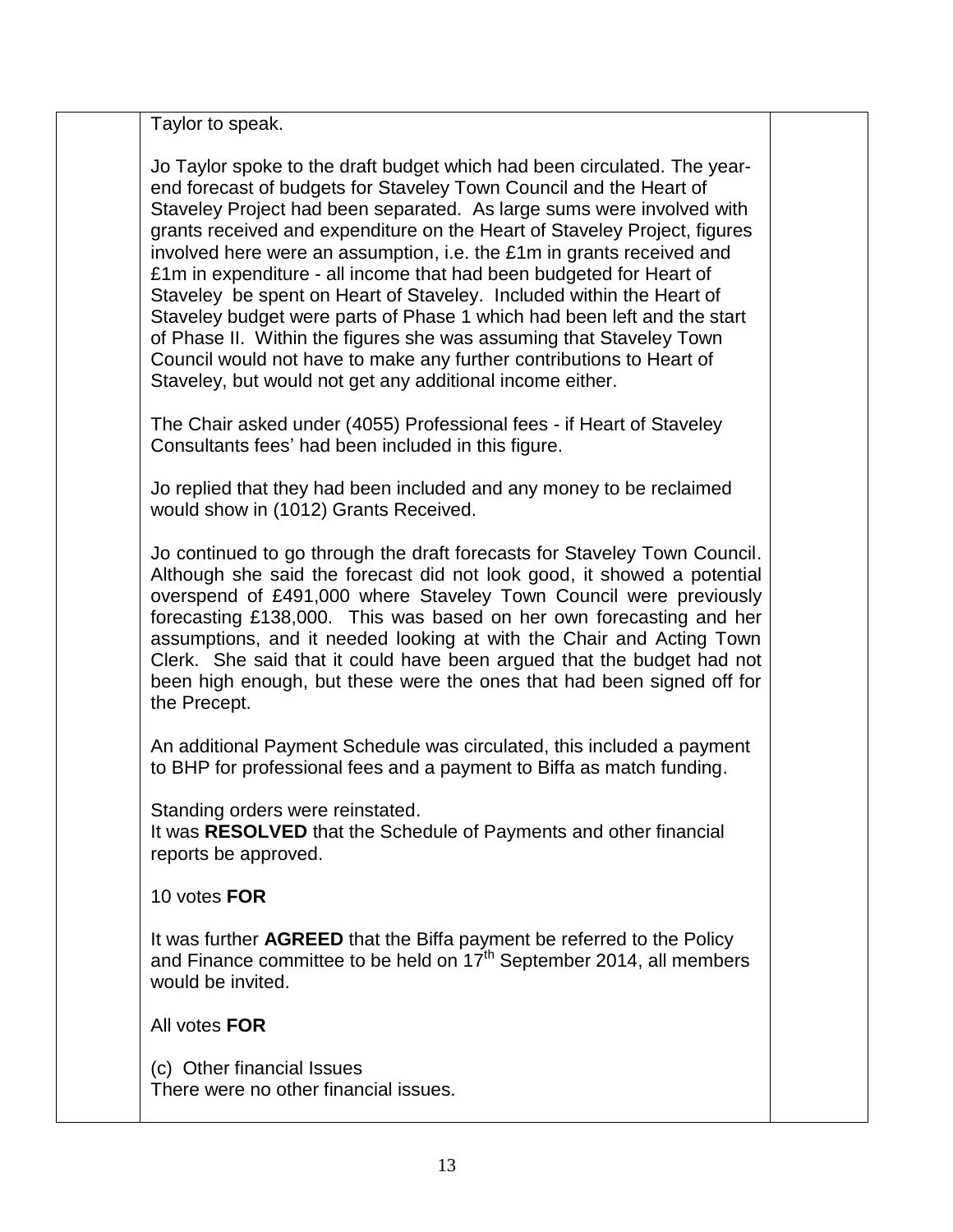| 310/14 | <b>WARD REPORTS BY COUNCILLORS</b><br>a) Nothing to report.                                                                                                                                                                                                                                                                                                                                                                                                                                                                                                                                                                                                                                                                                                                                                                       |
|--------|-----------------------------------------------------------------------------------------------------------------------------------------------------------------------------------------------------------------------------------------------------------------------------------------------------------------------------------------------------------------------------------------------------------------------------------------------------------------------------------------------------------------------------------------------------------------------------------------------------------------------------------------------------------------------------------------------------------------------------------------------------------------------------------------------------------------------------------|
|        | b) Generally<br>Nothing raised.                                                                                                                                                                                                                                                                                                                                                                                                                                                                                                                                                                                                                                                                                                                                                                                                   |
| 311/14 | <b>ALLOTMENTS</b><br>An update that the fence at Middlecroft Allotments was to be erected the<br>following Monday.                                                                                                                                                                                                                                                                                                                                                                                                                                                                                                                                                                                                                                                                                                                |
| 312/14 | <b>ITEMS FOR ACTION</b><br>Nothing to report.                                                                                                                                                                                                                                                                                                                                                                                                                                                                                                                                                                                                                                                                                                                                                                                     |
| 313/14 | <b>CHESTERFIELD BOROUGH COUNCIL</b><br>(a) Review of Polling Districts and Polling Places.<br>As the Welcome Centre at Duckmanton would be closing, polling venues<br>at Duckmanton would either be The Chapel, Duckmanton Hotel and<br>Duckmanton School. The Chair had grave concerns over using public<br>houses and schools for Polling Stations and suggested the Chapel at<br>Duckmanton would be the best venue. Signage needed to be placed as a<br>warning to traffic under Health and Safety regulations if this venue were to<br>be used.                                                                                                                                                                                                                                                                              |
|        | It was AGREED that the Chapel at Duckmanton would be a suggested<br>venue for the Polling Station.                                                                                                                                                                                                                                                                                                                                                                                                                                                                                                                                                                                                                                                                                                                                |
|        | It was <b>RESOLVED</b> – that the Acting Town Clerk send a letter to<br>Chesterfield Borough Council suggesting the Chapel at Duckmanton be<br>used as a Polling Station venue.                                                                                                                                                                                                                                                                                                                                                                                                                                                                                                                                                                                                                                                   |
|        | 11 votes FOR                                                                                                                                                                                                                                                                                                                                                                                                                                                                                                                                                                                                                                                                                                                                                                                                                      |
|        | Councillor C. Ludlow stated there was an issue at Middlecroft with the<br>Golden Age Restroom as a Polling Station. She had agreed with the<br>Chair's concerns over using schools as polling stations but said at<br>Middlecroft the only other option would be to use one of the schools,<br>either Speedwell Infants School or Staveley Junior School. The other<br>option that was given was the Methodist Church, which was already used<br>as a Polling Station. She suggested that a polling station was needed in<br>the middle of Middlecroft and the only options were the schools. The Chair<br>mentioned that at Whittington a Portacabin had been provided for a Poll<br>and this should be looked into as it was not a good idea to be closing<br>schools. Councillor C. Ludlow then suggested the Staveley Centre. |
|        |                                                                                                                                                                                                                                                                                                                                                                                                                                                                                                                                                                                                                                                                                                                                                                                                                                   |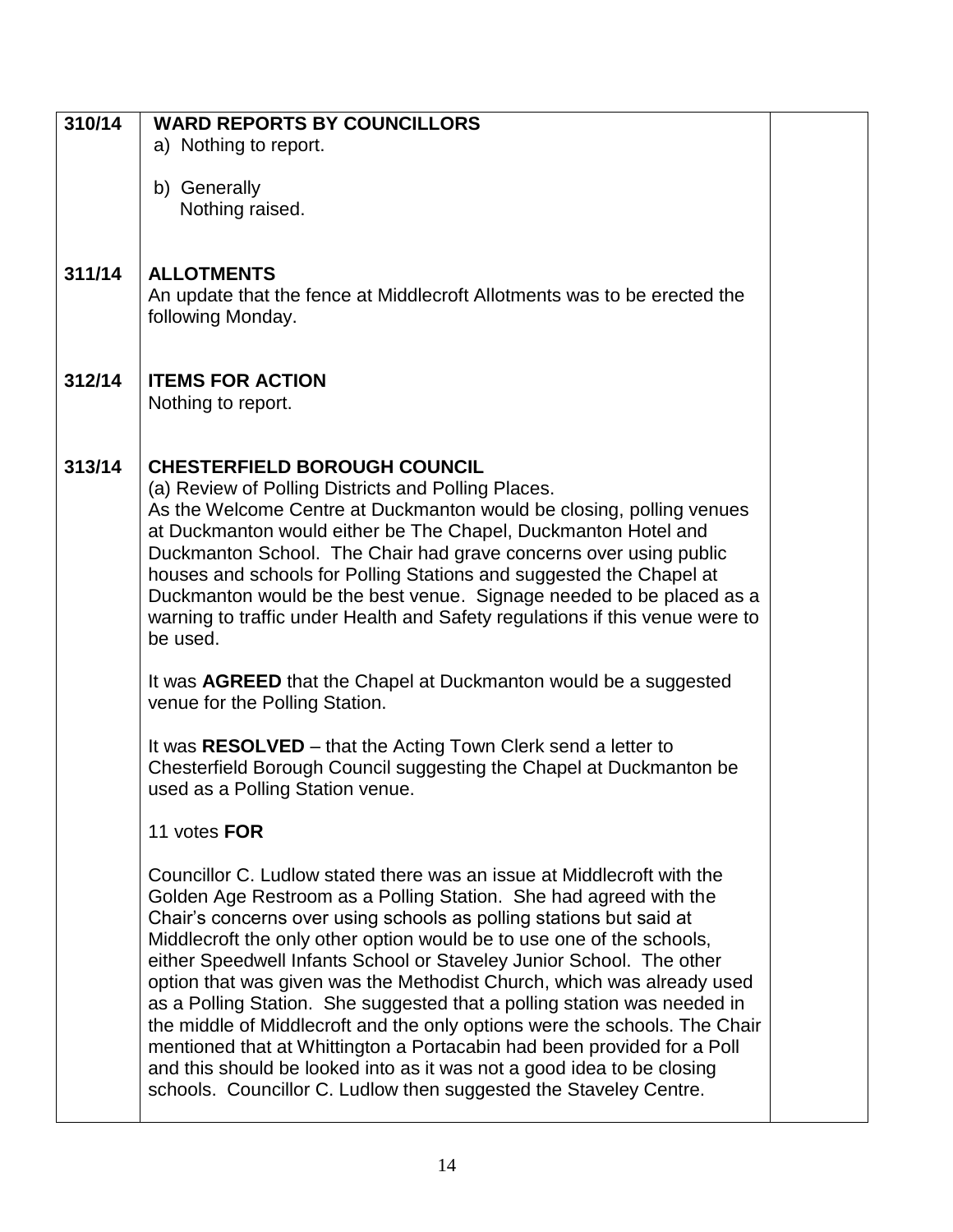|        | Councillor D. Collins said that at Barrow Hill there was no plan to change<br>but an alternative had been given as the Staveley Methodist Church which<br>he did not think would be acceptable for the people of Barrow Hill to have<br>to go all the way to the Methodist Church at Staveley. |                                                                                                                                                                                                                                                                      |  |  |  |
|--------|------------------------------------------------------------------------------------------------------------------------------------------------------------------------------------------------------------------------------------------------------------------------------------------------|----------------------------------------------------------------------------------------------------------------------------------------------------------------------------------------------------------------------------------------------------------------------|--|--|--|
|        | The Chair said if any members of the public had any concerns regarding<br>polling stations to contact their local ward councillor.                                                                                                                                                             |                                                                                                                                                                                                                                                                      |  |  |  |
| 314/14 | <b>SEALING OF DOCUMENTS</b>                                                                                                                                                                                                                                                                    |                                                                                                                                                                                                                                                                      |  |  |  |
|        |                                                                                                                                                                                                                                                                                                | <b>RESOLVED -</b> That the Common Seal of the Council be affixed to any<br>documents or agreements necessary to carry into effect<br>any resolution or decisions passed by or confirmed at<br>this meeting.                                                          |  |  |  |
| 315/14 | <b>GRANT THORNTON - A letter had been received from Grant Thornton,</b><br>the external auditors regarding Public Interest Disclosure Act request.<br>This had been responded to and a response was awaited.                                                                                   |                                                                                                                                                                                                                                                                      |  |  |  |
|        | CIIr D. Parsons left the meeting.                                                                                                                                                                                                                                                              |                                                                                                                                                                                                                                                                      |  |  |  |
| 316/14 | <b>PART II - CONFIDENTIAL BUSINESS</b><br><b>PUBLIC BODIES (ADMISSION TO MEETINGS ACT), 1960</b>                                                                                                                                                                                               |                                                                                                                                                                                                                                                                      |  |  |  |
|        | <b>RESOLVED -</b>                                                                                                                                                                                                                                                                              | That in view of the fact that publicity would be prejudicial<br>to the public interest by reason of the confidential nature<br>of the following matters, the public and representatives of<br>the press excluded from this meeting during the<br>discussion thereof. |  |  |  |
| 317/14 |                                                                                                                                                                                                                                                                                                | <b>GROWTH ACTIVITIES - SURVIVING STAVELEY PROJECT</b>                                                                                                                                                                                                                |  |  |  |
|        | This agenda item was moved from Non-Confidential into Confidential<br>Business.                                                                                                                                                                                                                |                                                                                                                                                                                                                                                                      |  |  |  |
|        | It was <b>AGREED</b> that Standing Orders would be suspended to allow<br>Donna Booth and Natalie Peace from Growth Activities to speak to the<br>Council.                                                                                                                                      |                                                                                                                                                                                                                                                                      |  |  |  |
|        | All votes FOR                                                                                                                                                                                                                                                                                  |                                                                                                                                                                                                                                                                      |  |  |  |
|        | Natalie Peace and Donna Booth gave a presentation on The Surviving<br>Staveley Project which was a mental health based project focused to<br>benefit young people in deprived areas. They spoke on background<br>discussions that had taken place regarding a potential alignment between      |                                                                                                                                                                                                                                                                      |  |  |  |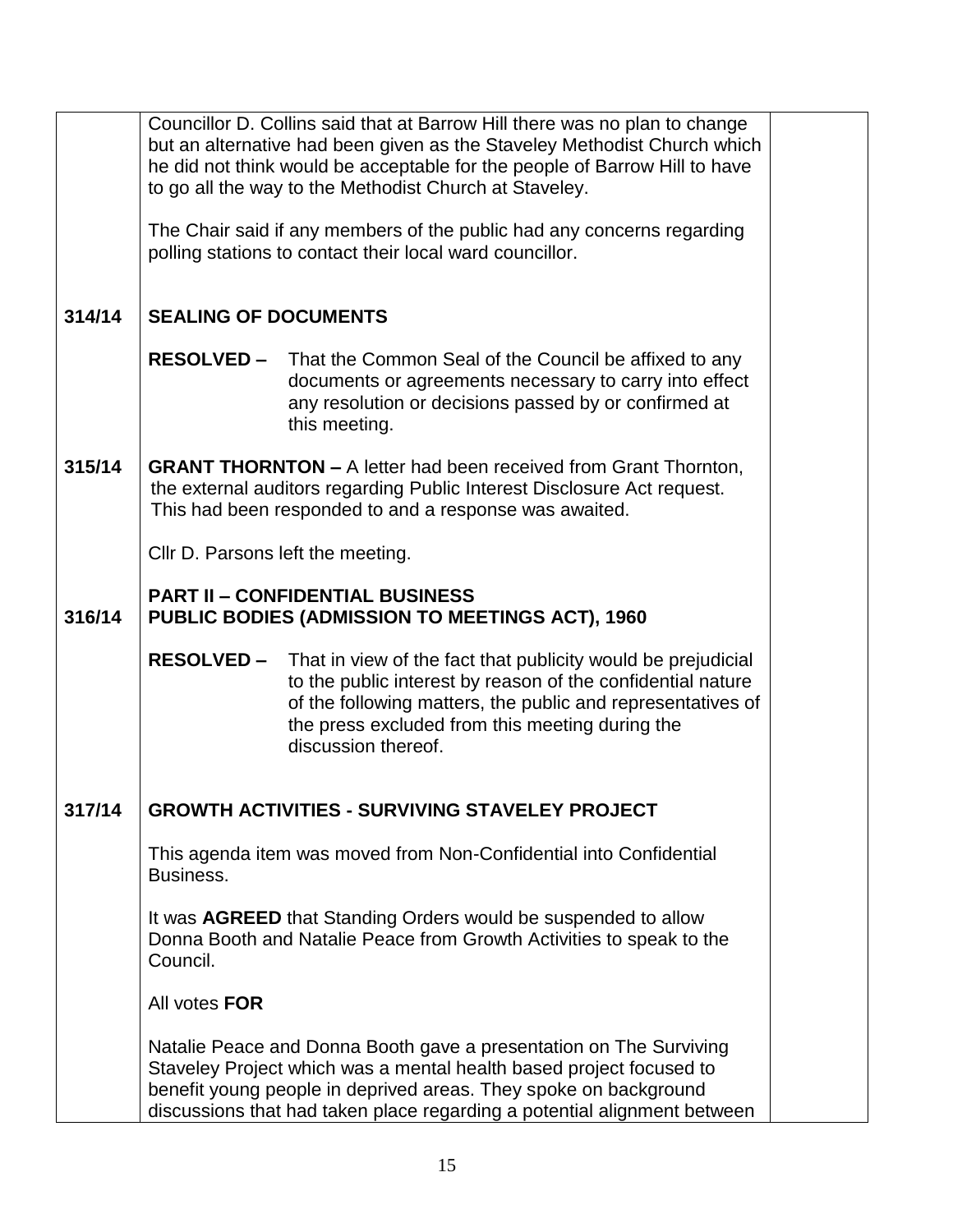|        | Heart of Staveley Project with their project. This included potential<br>linkages to educational aspects of the Heart of Staveley Project,<br>community archive and the History Society. During October 2013 they<br>were given a letter on Council headed paper regarding the partnership<br>which offered match funding. It was noted they were not asking for actual<br>money but support. This resulted in their successfully being offered a<br>grant towards their project by a Funder.<br>The Council were concerned as approval of this letter had not been<br>granted by the Council. The Chairman stated that he had seen some of<br>the work and he felt they had done great work in the Schools. It was<br>further noted that if the Council did not continue to support it could mean<br>the end of the project and they would need to go out for new funding. It<br>was acknowledged that Growth Activities should have been directed to<br>the Council in 2013.<br>It was reported that as soon as the Acting Town Clerk came into post he<br>directed Growth Activities towards the correct channels and as such they<br>have come to the Council to ask for the Council to support the project for<br>another year.<br>Councillors asked various questions relating to support in particular for<br>clarity that no money would be required to be given by the Council to the<br>project. Natalie Peace and Donna Booth agreed that this was the case.<br>Natalie Peace and Donna Booth left the meeting.<br>A decision was later made following reinstatement of standing orders after<br>discussions on the Accounts had taken place with Jo Taylor. For ease of<br>reporting, the relevant decisions follow here.<br>A number of comments regarding the lack of due process and that the<br>Council were not part of the decision making was noted. There was<br>agreement that it was a good project and it should be supported by the<br>Council for the second year.<br>It was RESOLVED that a letter should be written by the Acting Town<br>Clerk stating the Council fully supports the project but not to include<br>mention of match funding, but that the Council would try to assist in<br>whatever way possible. |  |
|--------|-------------------------------------------------------------------------------------------------------------------------------------------------------------------------------------------------------------------------------------------------------------------------------------------------------------------------------------------------------------------------------------------------------------------------------------------------------------------------------------------------------------------------------------------------------------------------------------------------------------------------------------------------------------------------------------------------------------------------------------------------------------------------------------------------------------------------------------------------------------------------------------------------------------------------------------------------------------------------------------------------------------------------------------------------------------------------------------------------------------------------------------------------------------------------------------------------------------------------------------------------------------------------------------------------------------------------------------------------------------------------------------------------------------------------------------------------------------------------------------------------------------------------------------------------------------------------------------------------------------------------------------------------------------------------------------------------------------------------------------------------------------------------------------------------------------------------------------------------------------------------------------------------------------------------------------------------------------------------------------------------------------------------------------------------------------------------------------------------------------------------------------------------------------------------------------------------------------------------------------------------|--|
|        | 10 Votes FOR                                                                                                                                                                                                                                                                                                                                                                                                                                                                                                                                                                                                                                                                                                                                                                                                                                                                                                                                                                                                                                                                                                                                                                                                                                                                                                                                                                                                                                                                                                                                                                                                                                                                                                                                                                                                                                                                                                                                                                                                                                                                                                                                                                                                                                    |  |
| 318/14 | <b>ACCOUNTS</b>                                                                                                                                                                                                                                                                                                                                                                                                                                                                                                                                                                                                                                                                                                                                                                                                                                                                                                                                                                                                                                                                                                                                                                                                                                                                                                                                                                                                                                                                                                                                                                                                                                                                                                                                                                                                                                                                                                                                                                                                                                                                                                                                                                                                                                 |  |
|        | The following items had been moved by the Council to be taken as<br><b>Confidential Business.</b>                                                                                                                                                                                                                                                                                                                                                                                                                                                                                                                                                                                                                                                                                                                                                                                                                                                                                                                                                                                                                                                                                                                                                                                                                                                                                                                                                                                                                                                                                                                                                                                                                                                                                                                                                                                                                                                                                                                                                                                                                                                                                                                                               |  |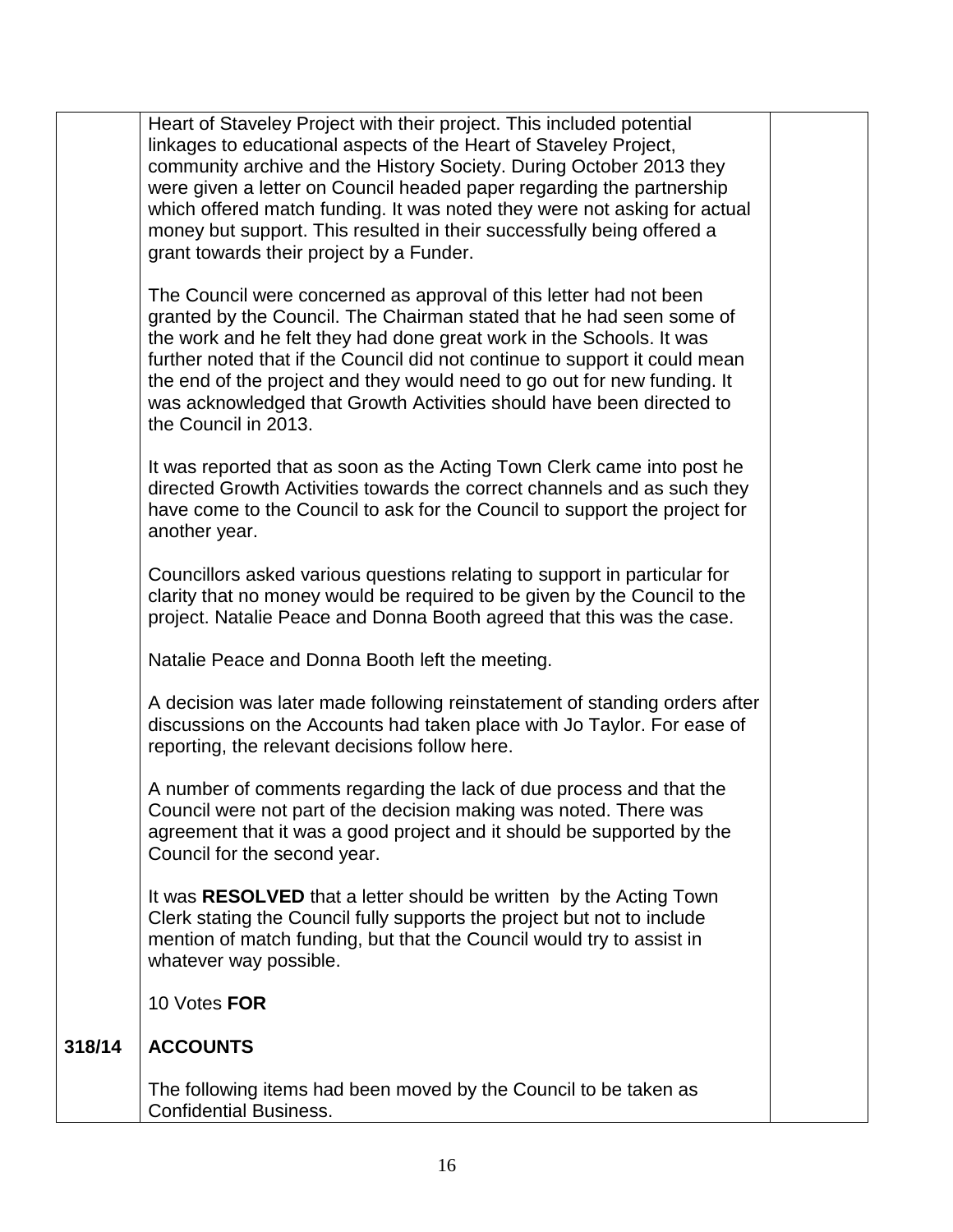Standing Orders remained suspended during the course of this item to enable Jo Taylor to report to this item.

### Union Subscriptions

A wide ranging discussion took place regarding Union Subscriptions. It was noted that the balance was £1675.49 with the majority relating to 2013/2014 financial year. The last payment had been made on 25 April 2013. It was noted that the Town Council had been informed there was an agreement in place to pay annually although this had not been confirmed by UNSION.

It was noted that UNISON had not chased payment.

On 12 August 2014 Staveley Town Council received a letter from the UNISON Director of Finance; here he indicated that he would expect payments to be made regularly each month. He stated that for the most part payments were made monthly by the Town Council until September 2011 after which payments were made 6 monthly, the last was received on 25<sup>th</sup> April 2013. Mr Ashra then requested that all arrears are cleared. He also suggested he was happy for East Midlands to agree a Service Level Agreement with the Town Council.

Again a decision was made later in the meeting following reinstatement of standing orders once discussions with Jo Taylor had concluded. For ease of reporting, the relevant decisions are reported at this point in the minutes.

The Council **RESOLVED** that subscriptions for those staff that remain members of UNISON would be paid to UNISON from the date of the Director of Finance's letter the 6 August 2014. However due to the rules of UNISON, Council Members **AGREED** that arrears should not be paid as UNISON rules state that after 3 months of non-payment membership ceases. They further **AGREED** that cast iron proof of an agreement for payment to be made every 12 months (or other period) was required. Councillors, who were members of UNISON further stated that this was a point of principle, they felt the response of UNISON so far had been that UNISON would represent people in any event if their subscriptions were paid or not. It was also **RESOLVED** that these matters would be put into a letter to the National Executive Council of UNISON to ascertain clarity of position of the union and this letter would be signed by Members of Staveley Town Council.

# HMRC

In May 2014 a HR review was undertaken by the HR Consultant. Two payments included in schedule 5 of the finance report for the 8 July 2014 should have been made through Payroll and thereby attracted PAYE and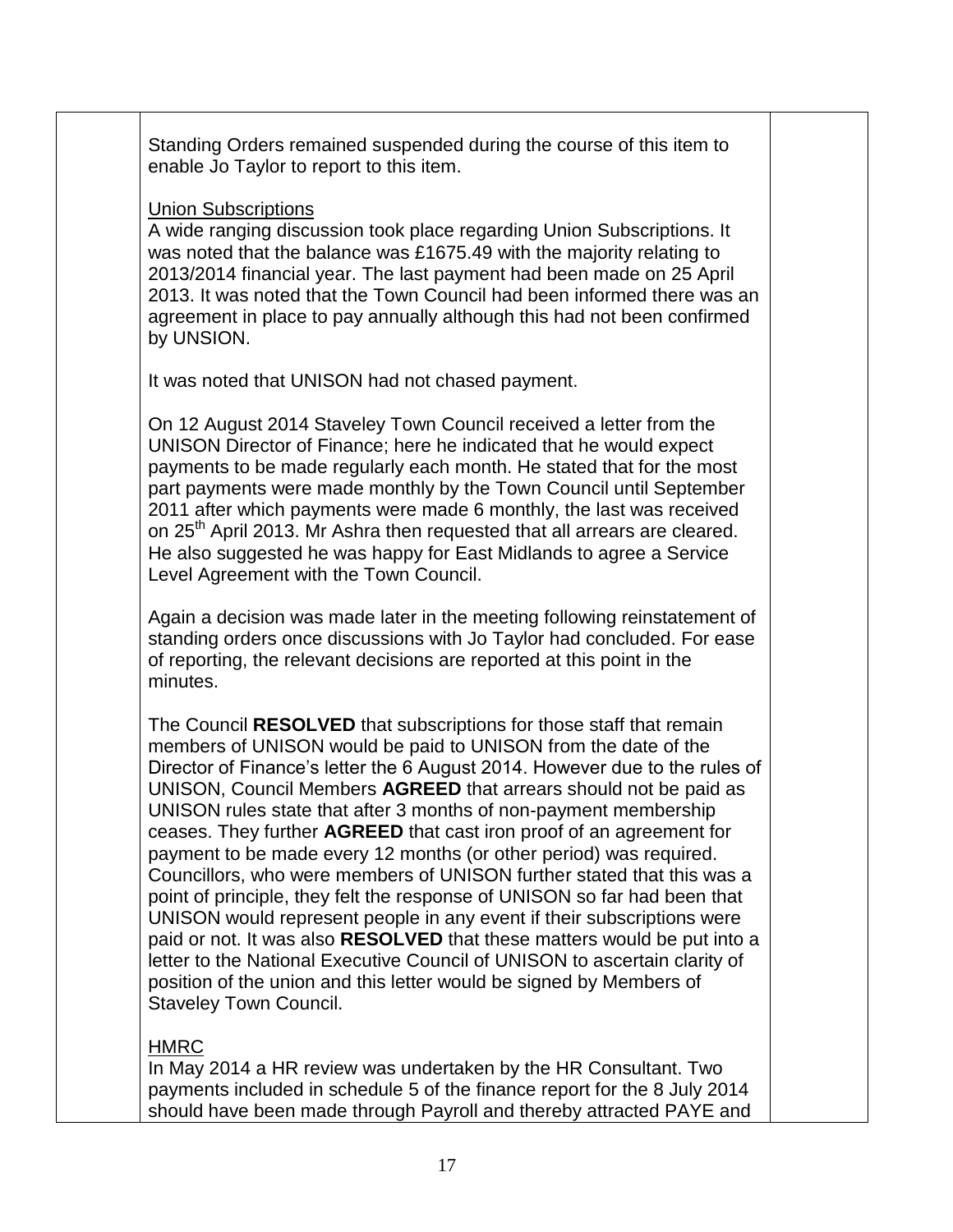|        | NI contributions. The following decision was made later in the meeting<br>after reinstatement of standing orders once discussions with Jo Taylor<br>had concluded. For ease of reporting, the relevant decision is reported at<br>this point in the minutes. It was RESOLVED that these would be<br>processed through Payroll and the Council would adopt responsibility for<br>covering stoppages, the HMRC payments would be brought for<br>agreement to the next meeting.<br><b>HR Consultant</b><br>Various matters were discussed including missing invoices and requests<br>for replacement invoices to include the VAT registration number. It was<br><b>NOTED</b> that the Internal Auditor had requested a copy of the contract<br>from the HR Consultant. This included one day per month and to be<br>contactable via telephone. Councillors stated that they believed they were<br>getting two days per week including work on disciplinary hearings and<br>grievances and job descriptions.<br>Councillors thanked Jo Taylor for her attendance and she left the meeting.<br>Standing Orders were reinstated. |  |
|--------|----------------------------------------------------------------------------------------------------------------------------------------------------------------------------------------------------------------------------------------------------------------------------------------------------------------------------------------------------------------------------------------------------------------------------------------------------------------------------------------------------------------------------------------------------------------------------------------------------------------------------------------------------------------------------------------------------------------------------------------------------------------------------------------------------------------------------------------------------------------------------------------------------------------------------------------------------------------------------------------------------------------------------------------------------------------------------------------------------------------------------|--|
| 319/14 | <b>TOWN CLERK'S REPORT</b>                                                                                                                                                                                                                                                                                                                                                                                                                                                                                                                                                                                                                                                                                                                                                                                                                                                                                                                                                                                                                                                                                                 |  |
|        | The following items had been moved by the Council to be taken as<br><b>Confidential Business.</b>                                                                                                                                                                                                                                                                                                                                                                                                                                                                                                                                                                                                                                                                                                                                                                                                                                                                                                                                                                                                                          |  |
|        | The Acting Town Clerk gave a report on Tall Poppies Consultancy and<br>Update on Staff Grievances and Disciplinary Hearings. This included Tall<br>Poppies withdrawal from contract with Staveley Town Council citing Nicki<br>Williams was unable to continue following an accident and operation. Prior<br>to being informed of this the Acting Town Clerk and Chairman had<br>arranged to meet with Nicki Williams on 4 August 2014 to discuss<br>progress in relation to HR matters to which she was contracted along with<br>an explanation on costs associated with this. In addition, Geldards<br>Solicitors with the approval of Council, had been contacted to review<br>processes and progress on the Disciplinary Hearings in relation to two<br>members of staff. Nicki Williams did not attend these meetings.                                                                                                                                                                                                                                                                                                |  |
|        | It was RESOLVED that the Council endorses the actions taken.                                                                                                                                                                                                                                                                                                                                                                                                                                                                                                                                                                                                                                                                                                                                                                                                                                                                                                                                                                                                                                                               |  |
|        | All votes FOR                                                                                                                                                                                                                                                                                                                                                                                                                                                                                                                                                                                                                                                                                                                                                                                                                                                                                                                                                                                                                                                                                                              |  |
|        | It was RESOLVED that as a way forward on HR matters, Staveley Town<br>Council would request assistance from Chesterfield Borough Council on<br>establishment matters, the nature and extent of such assistance to be<br>agreed between the Leader and Chair of Staveley Town Council and<br>Chesterfield Borough Council and for the Leader and Chair to report back                                                                                                                                                                                                                                                                                                                                                                                                                                                                                                                                                                                                                                                                                                                                                       |  |